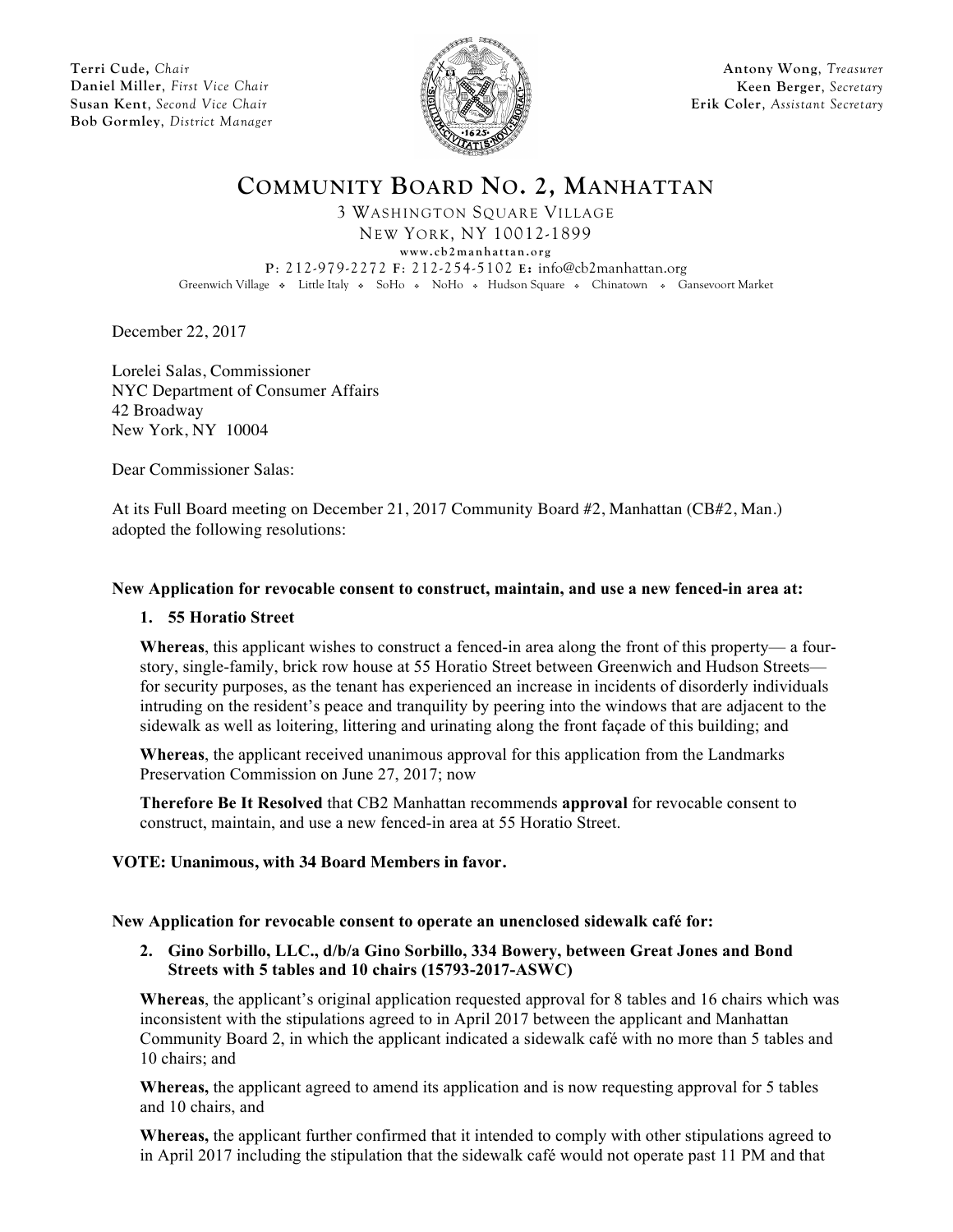the establishment will not utilize any sandwich boards or A-frame stlye signage on the public sidewalk; and

**Whereas,** the applicant was informed that a letter was received by Community Board 2 from an area resident expressing opposition to this application due to the increased sidewalk café activity in this area and the applicant expressed its intention to minimize any noise and activity connected with this sidewalk café and confirmed that the café would not use any amplified sound and an awning would be utilized to contain any ambient noise within the sidewalk café; and

**Whereas,** the applicant confirmed that all sidewalk café furniture, including the railings, would be stored in the cellar of the establishment when the sidewalk café was closed; and

**Whereas**, the applicant confirmed that the sidewalk café would be attended by servers and other restaurant staff and that all food and drink would be delivered by restaurant staff; now

**Therefore Be It Resolved** that CB2 Manhattan recommends **approval** of a sidewalk café for **Gino Sorbillo,** 334 Bowery, between Great Jones and Bond Streets with **5 tables and 10 chairs (15793-2017- ASWC)**.

**VOTE: Unanimous, with 34 Board Members in favor.** 

# **FYI Sidewalk Café Renewals:**

- **3. Yerena Restaurant Corp., d/b/a Arte Restaurant, 21 East 9th Street**, with 3 tables and 8 chairs (2021586-DCA).
- **4. Innovation Kitchens, LLC, d/b/a Dominique Ansel Kitchen, 137 7th Avenue South**, with 5 tables and 24 chairs (2019224-DCA).

**Therefore Be It Resolved** that CB2 Manhattan recommends approval of the subject renewals.

### **VOTE: Unanimous, with 34 Board Members in favor.**

Please advise us of any decision or action taken in response to these resolutions.

Sincerely,

Teni Cude

Terri Cude, Chair Joseph Gallagher, Chair Community Board #2, Manhattan Quality of Life Committee

Je Dug

Community Board 2, Manhattan

### TC/EM

c: Hon. Jerrold L. Nadler, Congressman Hon. Carolyn Maloney, Congresswoman Hon. Nydia Velázquez, Congresswoman Hon. Brad Hoylman, NY State Senator Hon. Brian Kavanagh, NY State Senator Hon. Yuh-line Niou, Assembly Member